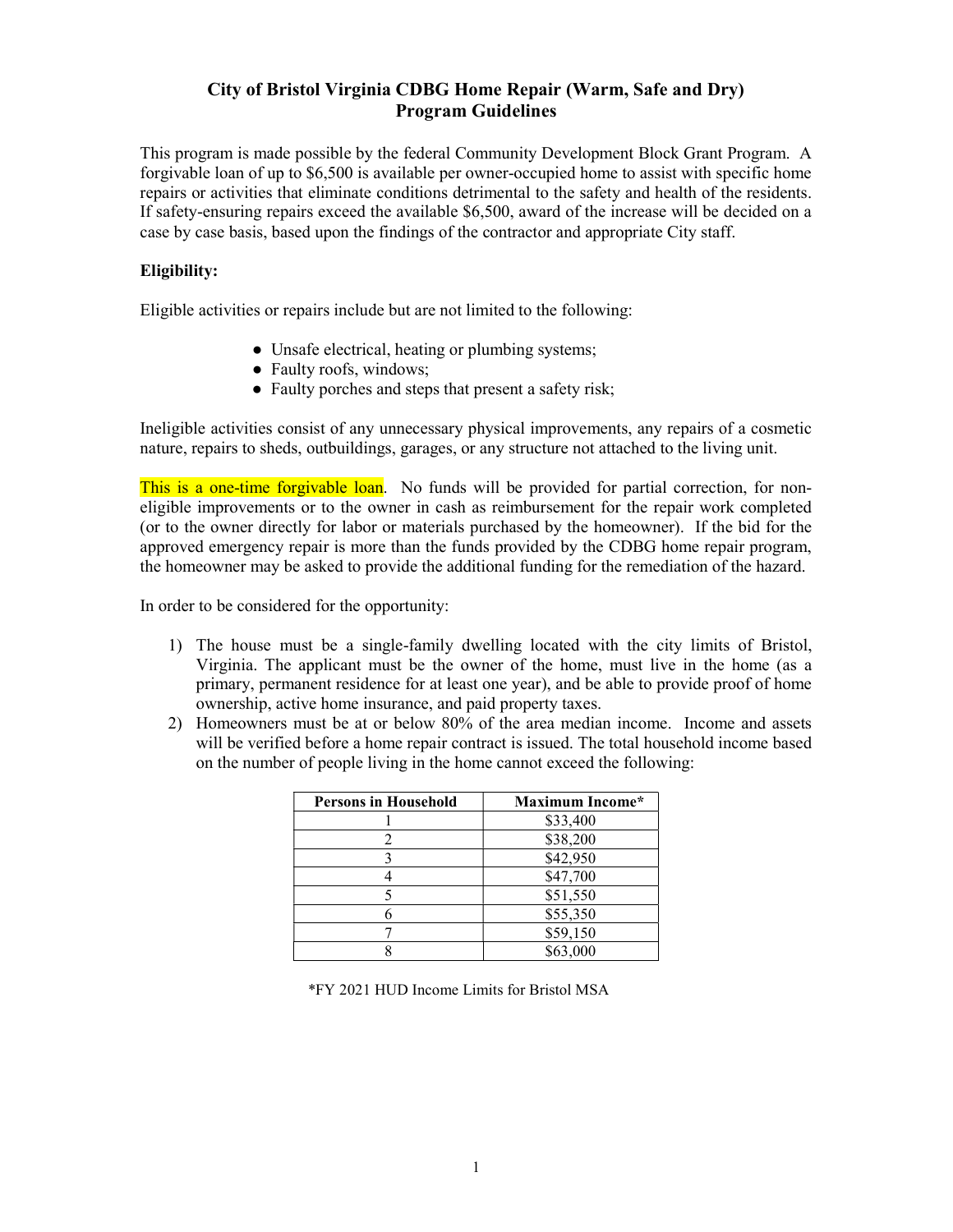### Repayment Clause:

To prevent owners from simply selling the property and profiting from the CDBG-funded improvements, the owners must repay the program if they sell the property within five years. Part of the owner's obligation is forgiven each year they live on the property.

Repayment of the rehabilitation grant on relocation shall be based on a twenty percent (20%) reduction of the amount to be repaid per year, according to the following schedule:

 $0 - 12$  months: 100% repayment After one (1) year: 80% repayment After two (2) years: 60% repayment After three (3) years: 40% repayment After four (4) years: 20% repayment After five (5) years: 0% repayment

If the property is inherited by a blood relative or sold to an eligible person under the guidelines, repayment may be transferred to the eligible party(s) upon City Council approval. If the owner dies during the five year period of the grant and the heir(s) sell the dwelling, then repayment will follow the same schedule as if the owner were alive and selling the dwelling.

### Preconstruction Requirements

Debris removal is a pre-construction requirement to program participation. Property owners will be required to clear the exterior and interior property site of all identified trash, debris, inoperable vehicles and derelict structures prior to receiving program assistance. If the owner is elderly or disabled and cannot physically clear the property or arrange for the removal of the debris, an attempt will be made to obtain outside assistance in this removal.

#### Authorization for Release of Information

If the attached Authorization for Release of Information form is returned with the application for home repair assistance, but this specific part of the form is unsigned or this form is NOT returned with the application, the application is incomplete and no assistance with home repairs can be provided. Please complete a separate Release of Information for each adult household member who has an income.

If you are within the income guidelines, in need of the eligible repairs, and would like to be considered for assistance, you MUST reply to all the questions in the Application for Emergency Home Repair, deliver the application to the City of Bristol Virginia Office of Community Development & Planning and provide a copy of all applicable requested documents. Application priority will be given as follows:

- Elderly over 65 years of age in household;
- Disabled disability recognized by Social Security Administration;
- Children under 6 years of age in household.

Applicants will be notified as to their application status within 30 days of this initial period. Should there be funds remaining, applications will then be taken on an on-going basis as long as funds are available. Applicants who apply for possible remaining funds will also be notified within 30 days of receipt of their application status. Persons whose applications are denied have 15 days from receipt of the letter to appeal the decision and will be notified of this in the letter.

Please print or type and submit copies of requested information with this application. We will not return any documents you enclose with this application.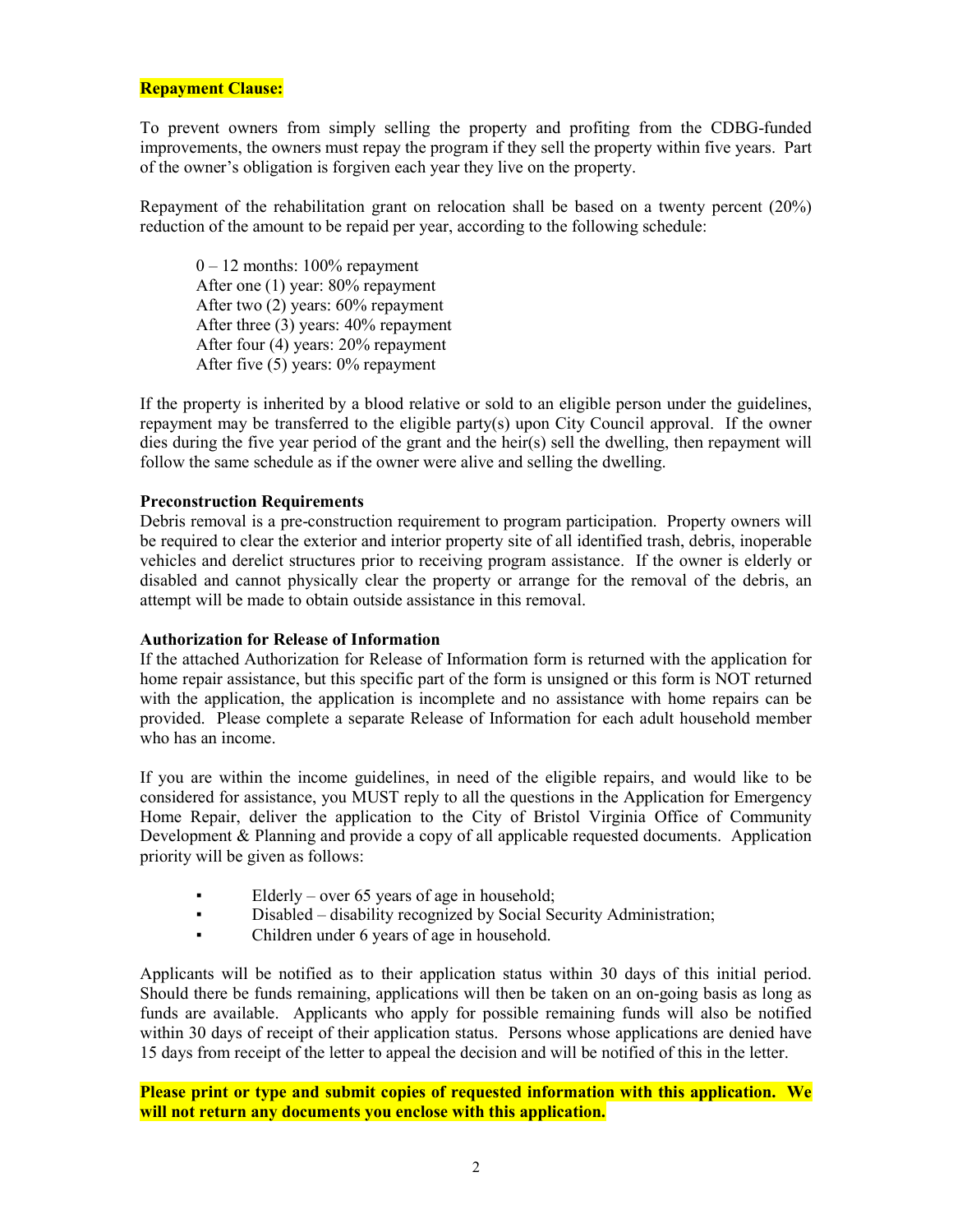# Application for Home Repair Program

# A. Personal Information

| Head of Household Name                                                                                                                                                                                            |        |                              |         |                                         |
|-------------------------------------------------------------------------------------------------------------------------------------------------------------------------------------------------------------------|--------|------------------------------|---------|-----------------------------------------|
| (Please Print)                                                                                                                                                                                                    | (Last) |                              | (First) | (MI)                                    |
|                                                                                                                                                                                                                   |        |                              |         | Male/Female (Circle one)                |
|                                                                                                                                                                                                                   |        |                              |         | Bristol, Virginia 24201                 |
|                                                                                                                                                                                                                   |        |                              |         |                                         |
|                                                                                                                                                                                                                   |        |                              |         |                                         |
|                                                                                                                                                                                                                   |        |                              |         |                                         |
| $S \text{pouse}$ $(Last)$ $(Kirst)$ $(MI)$ $Age$                                                                                                                                                                  |        |                              |         |                                         |
|                                                                                                                                                                                                                   |        |                              |         |                                         |
|                                                                                                                                                                                                                   |        |                              |         | Is spouse disabled? Yes No (Circle one) |
|                                                                                                                                                                                                                   |        |                              |         |                                         |
| Work Phone $(\_\_)$                                                                                                                                                                                               |        |                              |         |                                         |
| Other household members' employment information (including children 18 or older who are<br>not full-time students) may be listed on back if applicable. Note: Roommates are also<br>considered household members. |        |                              |         |                                         |
| Name (First/I ast)                                                                                                                                                                                                |        | $\Lambda_{\alpha\alpha}$ CCN |         | 1. Relationship                         |

| Name (First/Last) | Age | <b>SSN</b> | Relationship |
|-------------------|-----|------------|--------------|
|                   |     |            |              |
|                   |     |            |              |
|                   |     |            |              |
|                   |     |            |              |
|                   |     |            |              |
|                   |     |            |              |

Please continue on back if additional space is needed.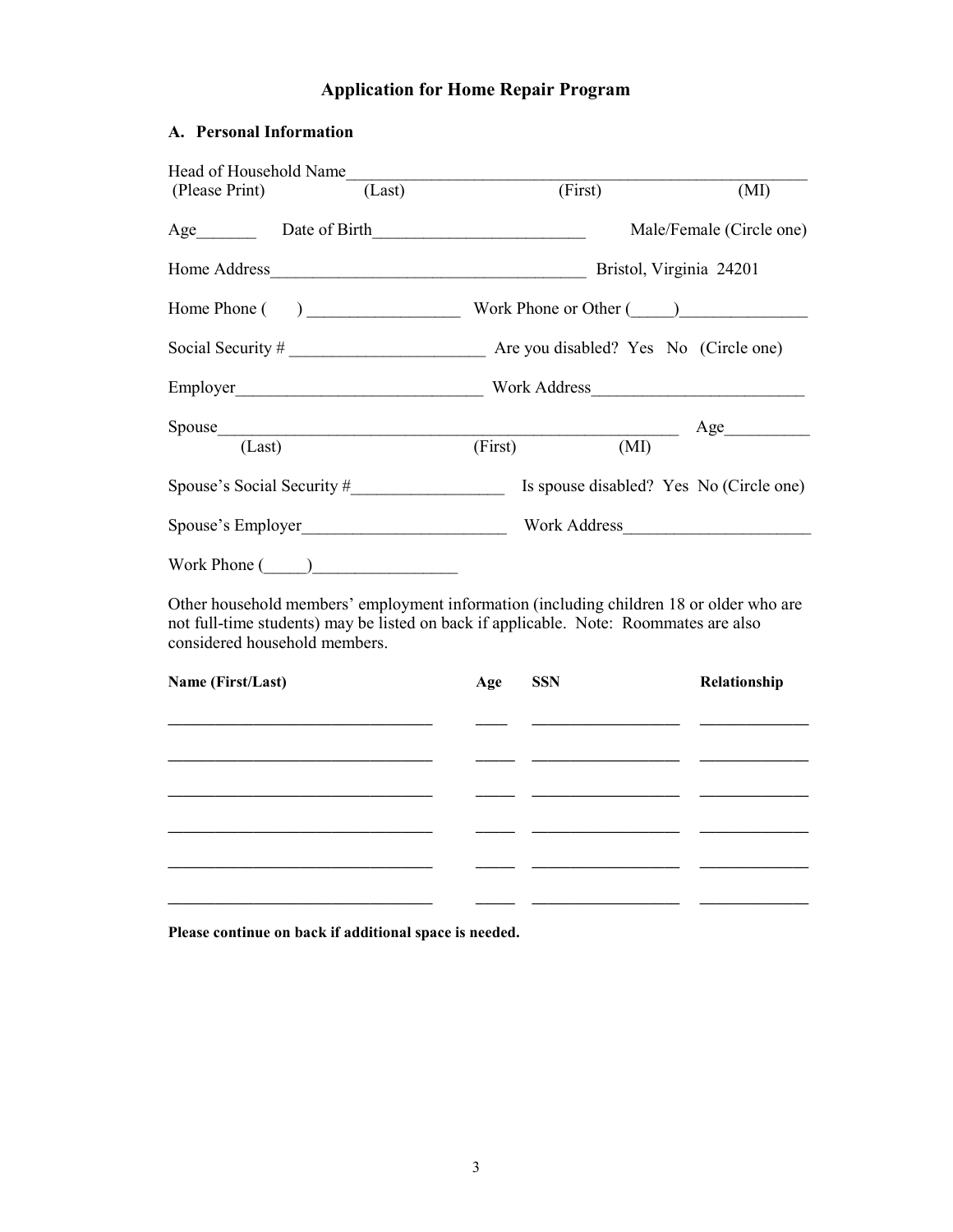#### B. Annual Income and Assets

| YEARLY INCOME                                      |                                  |                                      |                             |                 |  |
|----------------------------------------------------|----------------------------------|--------------------------------------|-----------------------------|-----------------|--|
| <b>Family or Other</b><br><b>Household Members</b> | <b>Wages/Salaries</b><br>(Gross) | <b>Benefits</b> /<br><b>Pensions</b> | <b>Public</b><br>Assistance | Other<br>Income |  |
|                                                    |                                  |                                      |                             |                 |  |
|                                                    |                                  |                                      |                             |                 |  |
|                                                    |                                  |                                      |                             |                 |  |
|                                                    |                                  |                                      |                             |                 |  |
|                                                    |                                  |                                      |                             |                 |  |
|                                                    |                                  |                                      |                             |                 |  |
|                                                    |                                  |                                      |                             |                 |  |
|                                                    |                                  |                                      |                             |                 |  |
|                                                    |                                  |                                      |                             |                 |  |
| <b>TOTALS</b>                                      |                                  |                                      |                             |                 |  |
| Enter totals of last 4 columns.                    |                                  |                                      |                             |                 |  |

Please provide the last 3 pay stubs or statements for all income listed above. The 2020 Disability Statements and/or Social Security Benefit Statements are also acceptable as are yearly pension statements and income tax returns. Note: Income is not a year to date figure but a yearly amount based on current earnings.

| <b>ASSETS</b>                                      |                          |                                               |                                               |  |  |
|----------------------------------------------------|--------------------------|-----------------------------------------------|-----------------------------------------------|--|--|
| <b>Family or Other Household</b><br><b>Members</b> | <b>Asset Description</b> | <b>Current Cash Value</b><br><b>Of Assets</b> | <b>Actual Income</b><br>from<br><b>Assets</b> |  |  |
|                                                    |                          |                                               |                                               |  |  |
|                                                    |                          |                                               |                                               |  |  |
|                                                    |                          |                                               |                                               |  |  |
|                                                    |                          |                                               |                                               |  |  |
|                                                    |                          |                                               |                                               |  |  |
| <b>Total Cash Value of Assets</b>                  |                          | ጡ                                             |                                               |  |  |
| <b>Total Actual Income from Assets</b>             |                          |                                               |                                               |  |  |

Your primary home and personal automobile are not considered assets for the purposes of this grant.

#### C. Banking Information

List the following information regarding accounts you have at banks, savings and loans, or credit unions. If you need additional space, please complete on the back of this form. Include copies of your last 3 bank statements.

| <b>Bank Name</b>                                                                              |                    | <b>Bank Name</b> |                     |
|-----------------------------------------------------------------------------------------------|--------------------|------------------|---------------------|
| Address                                                                                       | Address            |                  |                     |
| Type of account: CHECKING                                                                     | <b>SAVINGS</b>     | <b>CD</b>        | <b>OTHER</b>        |
| Also, please indicate the following concerning any stocks, bonds, or securities you may have. |                    |                  |                     |
| Type of security                                                                              | $\#$ of shares     |                  | and/or certificates |
| Value per share \$                                                                            | or bond account \$ |                  |                     |
| Name and address of company issuing security                                                  |                    |                  |                     |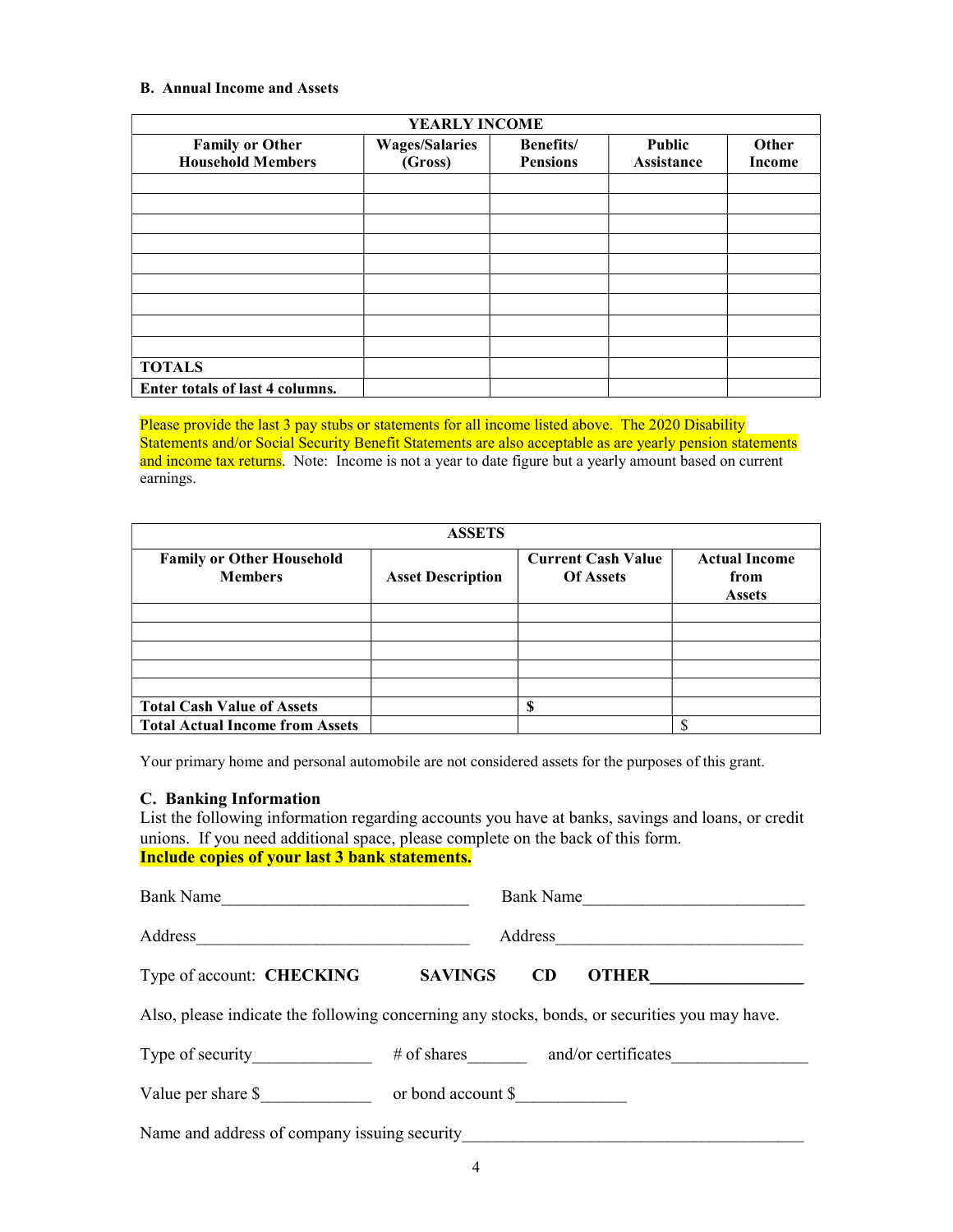#### D. Housing Information (Please circle the appropriate answer below)

- 1. Do you own your own home or have a life estate? YES NO Include a copy of the deed or other proof of ownership.
- 2. If disabled or over the age of 65, do you receive any type of real estate tax exemption or reduction? YES NO
- 3. Are your property taxes paid to date? YES NO Please include a copy of receipt of paid property taxes.
- 4. Do you have homeowner's insurance? YES NO Please provide a copy of homeowner's insurance policy.

## Please list name, address, and policy number of insurance company.

| Insurance Co.           | Policy# |
|-------------------------|---------|
|                         |         |
| Company mailing address |         |

E. Racial information (required information as per the funding source for this program)

#### Please circle all the appropriate answers.

#### Head of Household Spouse/Other Adult(s)

#### Racial Composition Racial Composition Single or multiracial single or multiracial single or multiracial Ethnicity: Ethnicity: Hispanic or non-Hispanic de Alexander Hispanic Hispanic or non-Hispanic or non-Hispanic Race: Race: White White White Black/African American Black/African American Asian Asian Asian Asian Asian American Indian American Indian Hawaiian/Pacific Islander Hawaiian/Pacific Islander Am. Indian/Alaskan & White Am. Indian/Alaskan & White Asian and White Asian and White Black/African American & White Black/African American & White Black/African American & White Amer. Indian/Alaskan & Black Amer. Indian/Alaskan & Black Other multi-racial combination Other multi-racial combination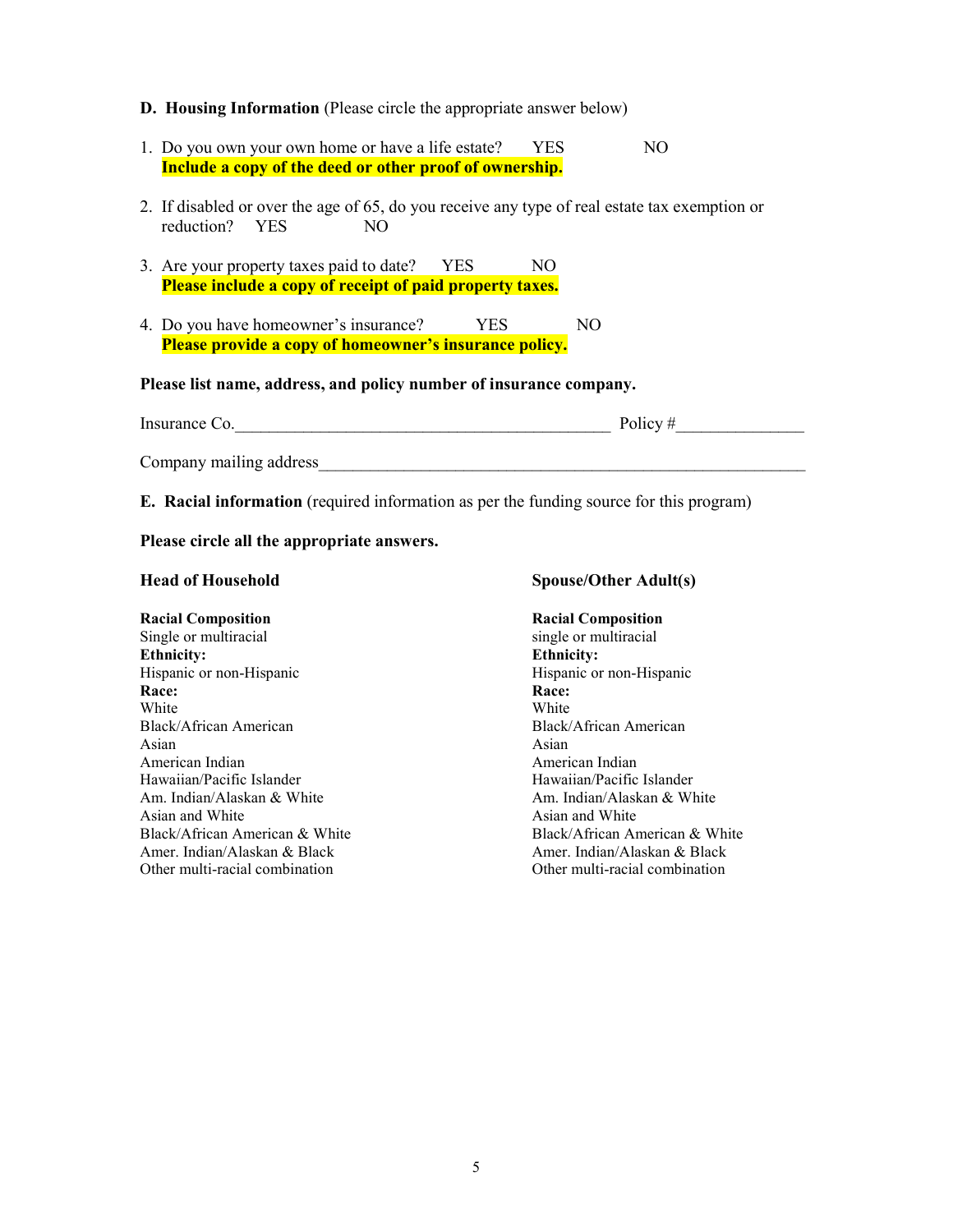|  | 5. Is the repair you are requesting an emergency and why do you think it is? |  |  |
|--|------------------------------------------------------------------------------|--|--|
|  |                                                                              |  |  |

| 6. Please CIRCLE the name of the repair you need the most:                                                                        |                               |                                                                                                                                                          |                         |
|-----------------------------------------------------------------------------------------------------------------------------------|-------------------------------|----------------------------------------------------------------------------------------------------------------------------------------------------------|-------------------------|
| <b>ELECTRICAL</b>                                                                                                                 | <b>HEATING</b>                | <b>PLUMBING</b>                                                                                                                                          | <b>HOT WATER HEATER</b> |
| <b>WINDOWS</b>                                                                                                                    | <b>HANDICAP ACCESSIBILITY</b> |                                                                                                                                                          | UNSAFE FLOORING         |
| <b>BAD STEPS</b>                                                                                                                  | <b>PORCH</b>                  | ROOF/GUTTERS                                                                                                                                             | <b>OTHER</b>            |
|                                                                                                                                   |                               | I CERTIFY ALL THE INFORMATION ON THIS APPLICATION AND ALL INFORMATION                                                                                    |                         |
|                                                                                                                                   |                               | <b>PROVIDED IN SUPPORT OF THIS APPLICATION ARE TRUE AND COMPLETE TO THE</b><br><b>BEST OF MY BELIEF AND KNOWLEDGE. VERIFICATION MAY BE OBTAINED FROM</b> |                         |
|                                                                                                                                   |                               | ANY SOURCE NECESSARY. (All adults 18 and over must sign.)                                                                                                |                         |
| $\alpha$ : $\alpha$ , $\alpha$ , $\alpha$ , $\alpha$ , $\alpha$ , $\alpha$ , $\alpha$ , $\alpha$ , $\alpha$ , $\alpha$ , $\alpha$ |                               |                                                                                                                                                          | $D_{\rm min}$           |

| <b>Signature of Applicant</b> | Date |
|-------------------------------|------|
| Signature of Applicant        | Date |
| Signature of Applicant        | Date |
| Signature of Applicant        | Date |
| Signature of Applicant        | Date |

I CERTIFY THAT I UNDERSTAND THE TERMS AND CONDITIONS OF THIS FORGIVABLE LOAN AND THAT I AGREE TO THE REPAYMENT REQUIREMENTS. I UNDERSTAND THAT A LIEN WILL BE PLACED AGAINST MY PROPERTY AND WILL DECREASE 20% PER YEAR UNTIL THE FIVE (5) YEAR AFFORDABILITY PERIOD IS OVER.

|  |  |  | <b>Signature of Applicant</b> |  |
|--|--|--|-------------------------------|--|
|  |  |  |                               |  |

 $\Box$  Date

I CERTIFY THAT I RECEIVED & UNDERSTOOD THE LEAD HAZARD INFORMATION PAMPLET. I ALSO CERTIFY THAT I RECEIVED THE FAIR HOUSING BOOKLET.

Signature of Applicant\_\_\_\_\_\_\_\_\_\_\_\_\_\_\_\_\_\_\_\_\_\_\_\_\_\_\_\_\_\_\_\_\_\_\_\_\_\_\_\_\_\_\_\_\_\_ Date\_\_\_\_\_\_\_\_\_\_\_\_\_\_\_

Please return your completed application and copies of required documents to:

Ellen Tolton, Community Development Specialist City of Bristol VA Department of Community Development & Planning 300 Lee Street Bristol, VA 24201 Phone: 276-645-7473 Email: ellen.tolton@bristolva.org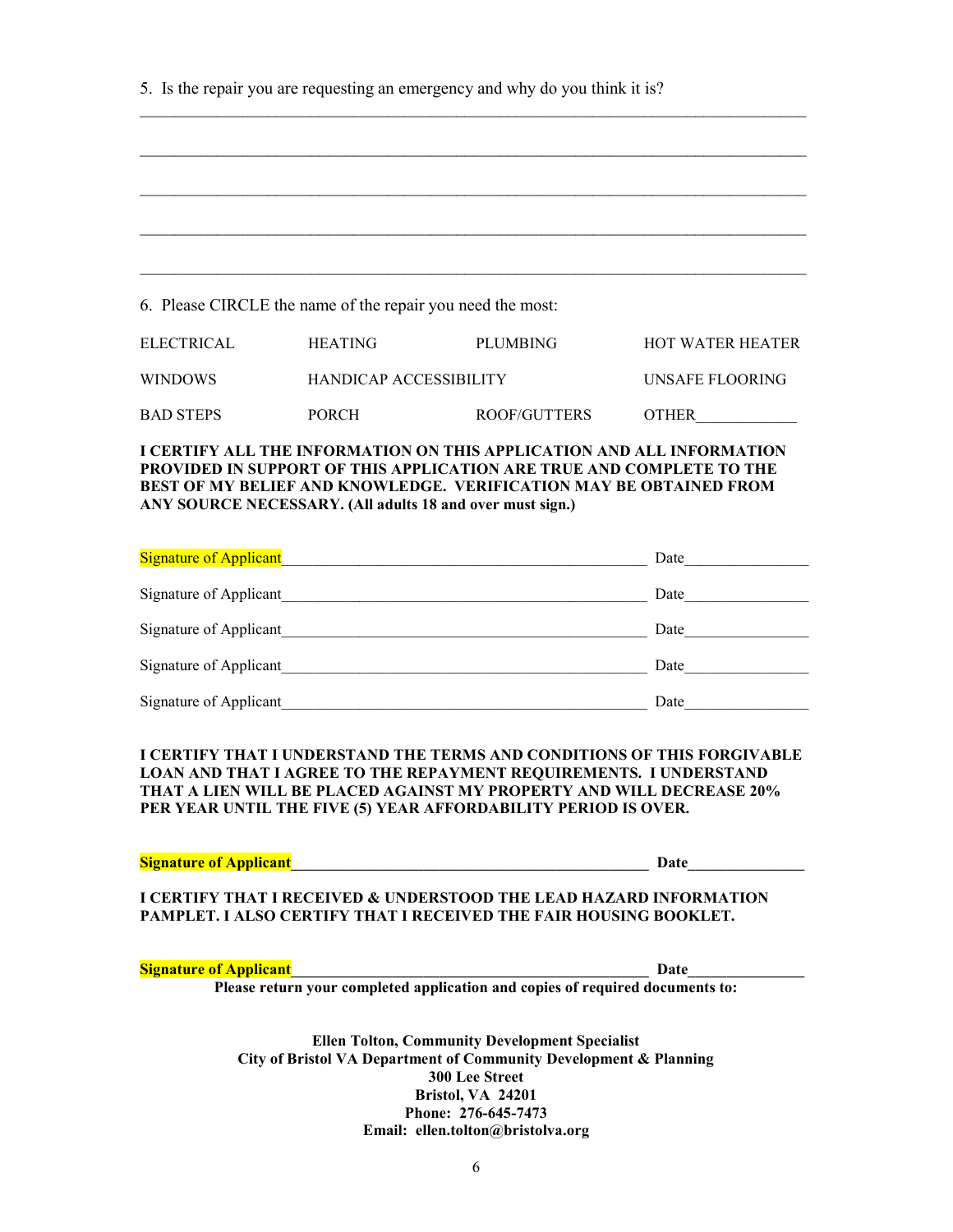NOTE: In order to comply with Section 106 of the National Historic Preservation Act and to help preserve the character defining features of the participating properties, the City of Bristol Virginia has entered into a Programmatic Agreement with the Department of Historic resources and the Advisory Council on Historic Preservation that may govern the scope and nature of the permitted rehabilitation work.

An applicant's rights under the Privacy Protection Act of 1976 will be protected. The Privacy Protection Act governs the collection, use and dissemination of personal information concerning individuals by State and local governmental agencies. Personnel records maintained by State and local agencies clearly constitute "personal information", the dissemination of which is subject to the provisions of the Privacy Protection Act of 1976, §2.1-379(2).

| <b>CONT</b>  |       |  |
|--------------|-------|--|
| м<br>œ<br>-- | ึ้นเข |  |

This program is operated in accordance with the Federal Fair Housing Law (The Fair Housing Amendments Act of 1988). "It is illegal to discriminate against any person because of race, religion, sex, disability, familial status, or national origin."

Are either you or your spouse related to any individual who is employed by the local government or agency administering this grant?  $\Box$  Yes  $\Box$  No

Please note: The completion of this application is not a guarantee of home repair funding. The applicant and the home repair must meet guidelines set by HUD's CDBG Program Guidelines and the City of Bristol, Virginia's CDBG Emergency Home Repair Program.

#### Only FULL and COMPLETE applications will be considered first for home repair assistance!

City of Bristol Virginia CDBG Emergency Home Repair Program Department of Community Development & Planning 300 Lee Street – Suite 108 Bristol, VA 24201

Phone: (276) 645-7473